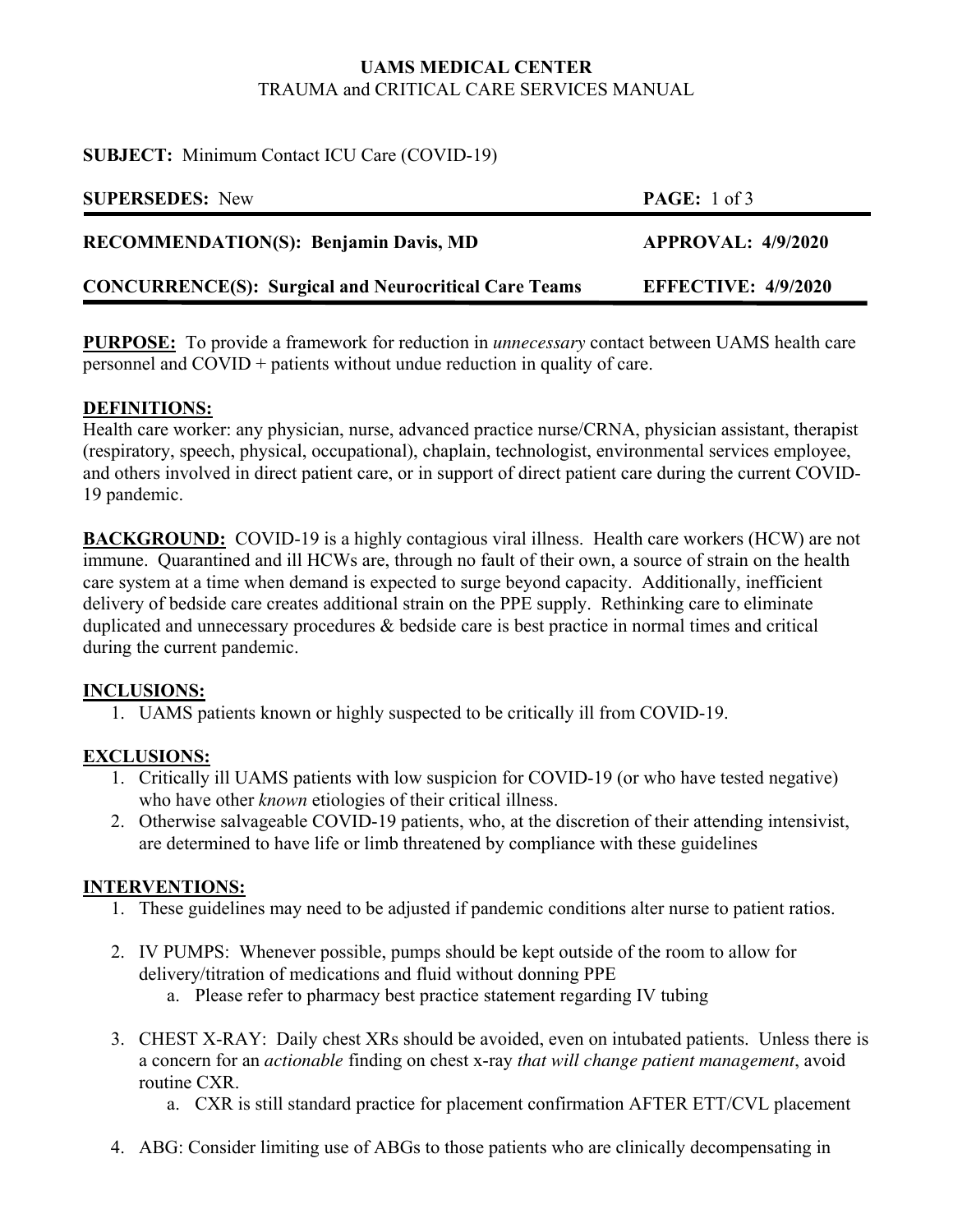# **UAMS MEDICAL CENTER**  TRAUMA and CRITICAL CARE SERVICES MANUAL

## **SUBJECT:** Minimum Contact ICU Care (COVID-19)

| <b>SUPERSEDES:</b> New                                       | <b>PAGE:</b> $2 \text{ of } 3$ |
|--------------------------------------------------------------|--------------------------------|
| <b>RECOMMENDATION(S): Benjamin Davis, MD</b>                 | APPROVAL: 4/9/2020             |
| <b>CONCURRENCE(S): Surgical and Neurocritical Care Teams</b> | <b>EFFECTIVE: 4/9/2020</b>     |

whom then ventilator is actively being adjusted.

- a. Consider monitoring end-tidal CO2 if available (as on some vents)
- b. Consider following PaO2 for oxygenation
- 5. Labs:
	- a. Serial labs should be avoided unless results will change clinical management
	- b. All labs that will not result in a change in patient management *today* should be ordered for collection with next am blood.
	- c. Add-on labs should be used if at all possible.
- 6. Bedside patient care: The following bedside procedures should be "bundled" if possible:
	- a. Lab draws
	- b. Vital signs
	- c. Turns/baths/proning
	- d. Medication administration
	- e. Oral care
	- f. Patient Assessments
	- g. Proning: if prone team available, should coordinate timing with bedside nurse
	- h. IV tubing: please refer to pharmacy COVID Recommendations best practice statement
- 7. Imaging: imaging requiring expedition to radiology should be limited that which will change management
- 8. Items under investigation:
	- a. Alternative patient/nurse communication (walkie-talkies, baby monitor)
	- b. Use of iStat for labs to avoid hand walking specimens

# **SPECIAL PATIENT POPULATIONS**

- 1. Neurocritcal Care patients
	- a. Q1 hour neurochecks only with clearance from attending intensivist i. Post-op NSGY patients and TBI patients determined on case-by-case basis
	- b. Neuro checks may be limited to remote call in for awake & alert patients
	- c. Q2 hour neuro checks for the following:
		- ii. Large vessel occlusion
		- iii.  $ICH > 30$
		- iv. Large intraventricular hemorrhage/hydro watch
		- v. Cerebral edema with midline shift
		- vi. Subarachnoid hemorrhage with vasospasm